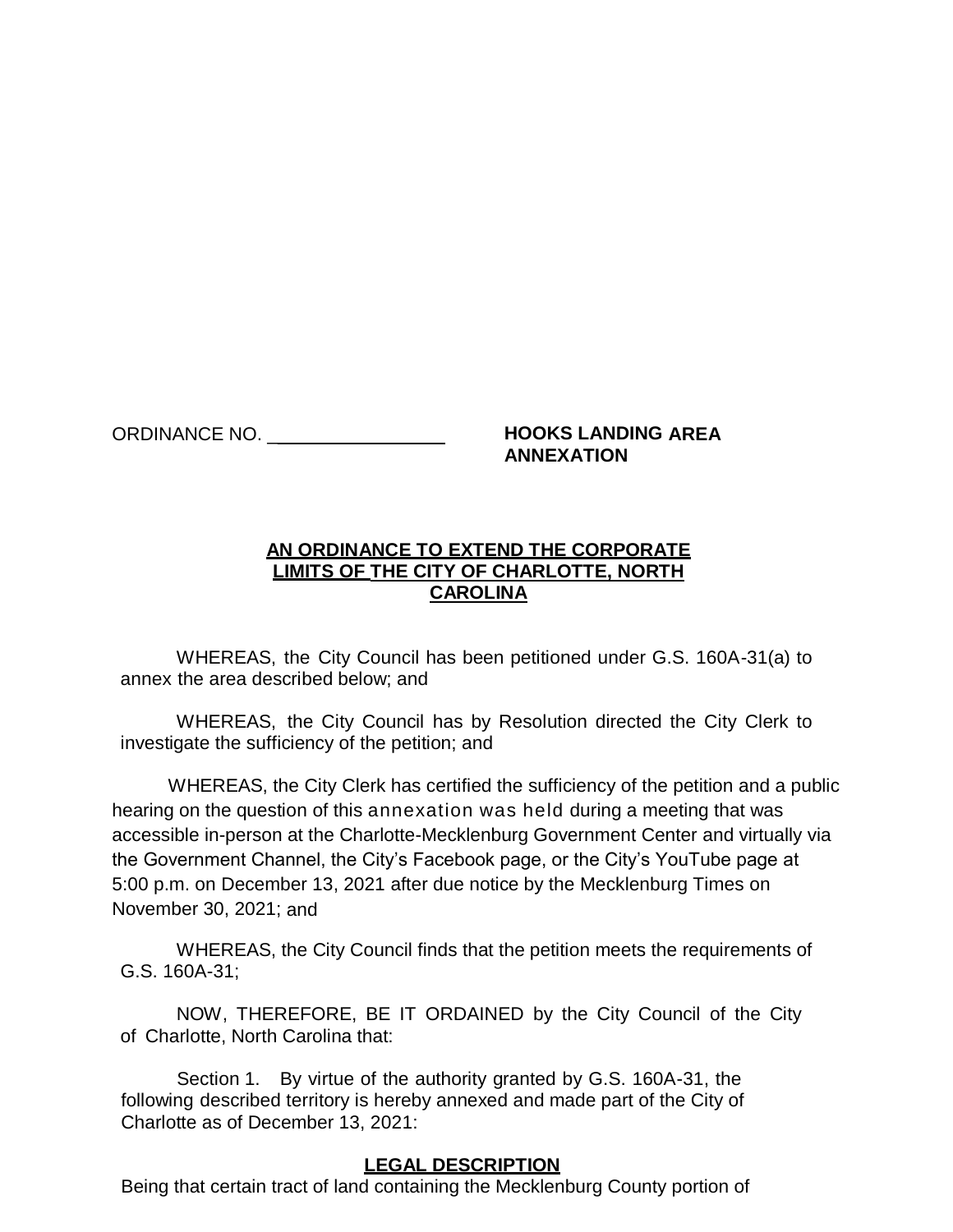parcels 10520108,10520117, 10520107, and 10520130, Mecklenburg County North Carolina, and being more particularly described as follows:

Commencing at a 1" pinched top pipe the Southeast corner of Map Book 48, Page 211, thence N 61°13'30" E 1054.61' to a #5 rebar on the southern line of that Providence Commercial Real Estate Investments, LLC parcel (DB 20804, PG 657), the point of Beginning:

thence S 78°33'53" E 99.56' to a #6 rebar on the southern line of that Rocky River Storage, LLC parcel (DB 26497, PG 617); thence, with said Rocky River line, the following two calls: (1) S 78°42'20"E 245.92' to a #4 rebar (2) N 63°27'43" E 94.10' to a bent #6 rebar on the western line of that Julius and Martha T Hooks parcel (DB 724, PG 798); thence S 23°13'42" E 180.23' to a calculated point on the approximate Mecklenburg/Cabarrus county line; thence with said approximate Mecklenburg/Cabarrus county line S 14°33'39" E 826.38' to a calculated point, (said point being located thence S 69°05'48" W 35.41' from a rebar found, said rebar being located S 03°20'19" W 51.50' from nail #900, the point of localization and having NC state plane NAD83-2011 coordinates: N 560,668.01', E 1,501,496.65); with Druze line the following two calls: (1) S 69°05'48" W 431.64' to a 3/4" rod (2) S 69°05'48" W 10.00' to a calculated point on the Eastern right of way line of Interstate 485 (NCDOT Project 8.U671610);thence, with said I485 right of way line the following seven calls: (1) with a curve to the left having an arc length of 536.87 feet, a radius of 5,904.58 feet, and a chord bearing and distance of N 17°04'39" W 536.68 feet to a R/W disk (2) N 12°23'38" W 7.87' to a calculated point (3) N 12°23'38" W 76.33' to a calculated point (said point being located S 66°06'02" W 1.94' from a #6 rebar) (4) N 12°23'38" W 4.88' to a calculated point (5) N 12°23'38" W 364.25' to a R/W monument (6) N 11°56'59" W 99.37' to a R/W monument (7) N 08°08'09" W 96.87' to a rebar found, the Point of Beginning. Containing 477,846 Square Feet, 10.970 Acres, more or less.

Section 2. Upon and after December 13, 2021 the above described territory and its citizens and property shall be subject to all debts, laws, ordinances and regulations in force in the City of Charlotte and shall be entitled to the same privileges and benefits as other parts of the City of Charlotte. Said territory shall be subject to municipal taxes according to G.S.160A-58.10.

Section 3. Subject to change in accordance with applicable law, the annexed territory described above shall be included in the following Council electoral district 5.

Section 4. The Mayor of the City of Charlotte shall cause to be recorded in the office of the Register of Deeds of Mecklenburg County, and in the office of the Secretary of State at Raleigh, North Carolina, an accurate map of the annexed territory, described in Section 1 above, together with a duly certified copy of this ordinance. Such a map shall also be delivered to the Mecklenburg County Board of Elections, as required by G.S. 163-288.1.